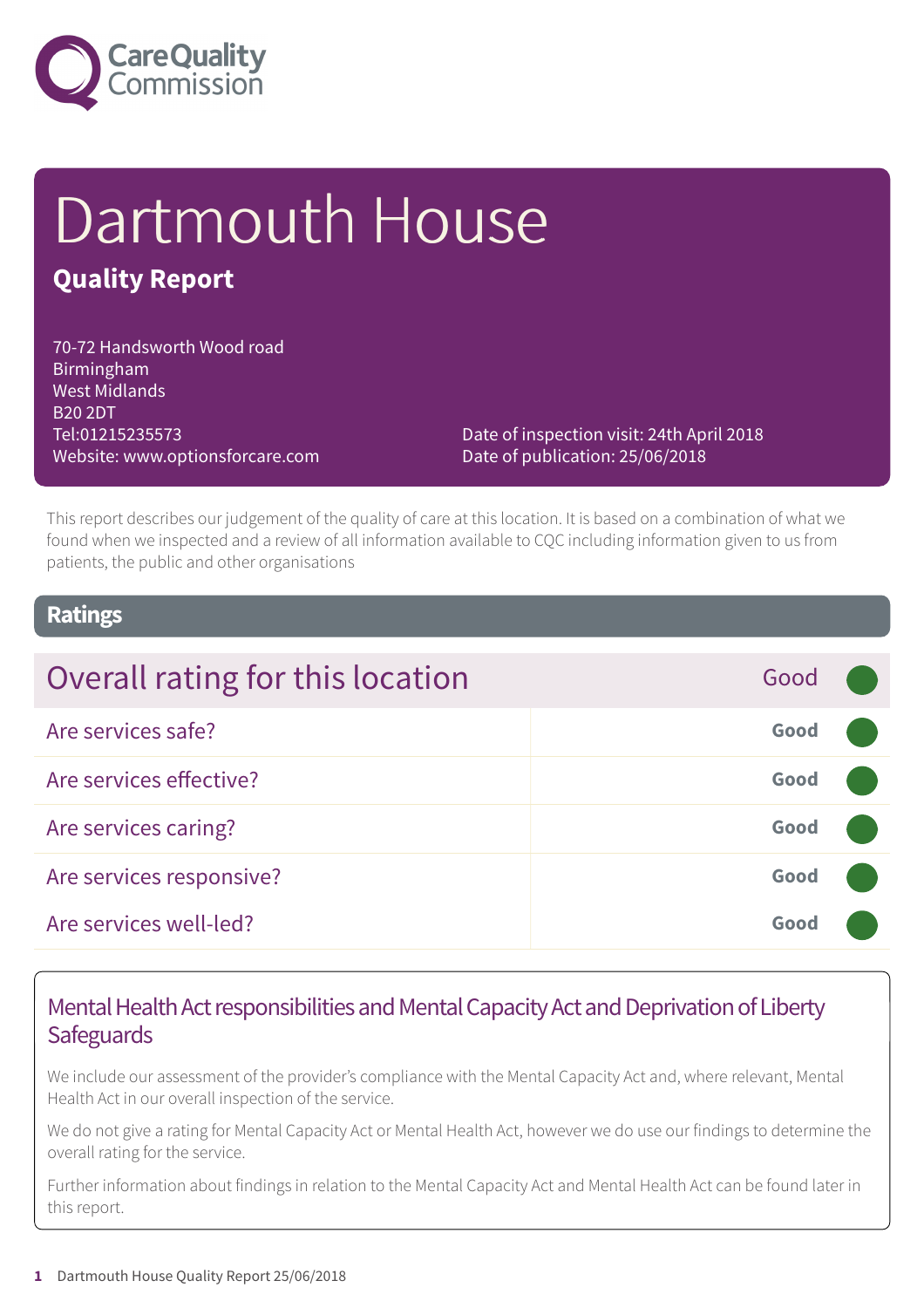# Summary of findings

### **Overall summary**

#### **We rated [Dartmouth House as good because**:'

- Staff ensured the service was safe for patients by undertaking regular environmental risk assessments relating to potential ligature risks. They provided individual risk assessment for patients and ensured they used the part of the service which was most suitable for their needs. This could include a ligature free room or one with ligatures present for a patient due to be discharged into the community. The service was clean and furniture well maintained and the clinic rooms provided suitable equipment to meet the need of patients.
- Staff ensured care plans had been completed in a timely way. This included information which was holistic, person centred and recovery focussed. Staff reviewed care plans and risk assessments regularly in multidisciplinary team meetings. Staff attended handovers so that information about patients could be shared at the start of every shift.
- Patients stated that staff were caring and respectful. Staff knew patients well and used this as a basis for providing support that was supportive and responsive to patient need. Families and carers had been involved with permission of the patients.
- Patients had their own personalised bedrooms. The service provided quiet rooms and areas for visitors and patients had unrestricted access to the large outside space. The service provided rooms for patients who needed disabled facilities. Staff ensured the food met the dietary, religious and cultural needs of the patients and that they had a degree of choice in the food they had been offered.
- Dartmouth House had a good governance structure in place so that staff felt well supported and able to do their jobs to the best of their ability. Staff received mandatory training and could request specialist training elated to their roles. Staff knew the visions and values of the provider and demonstrated these in the support they offered to patients and each other.

#### However:

• Not all staff had received regular supervision as set out in the providers policy. The provider had identified the reasons for this and developed a plan for improving access to supervision for staff.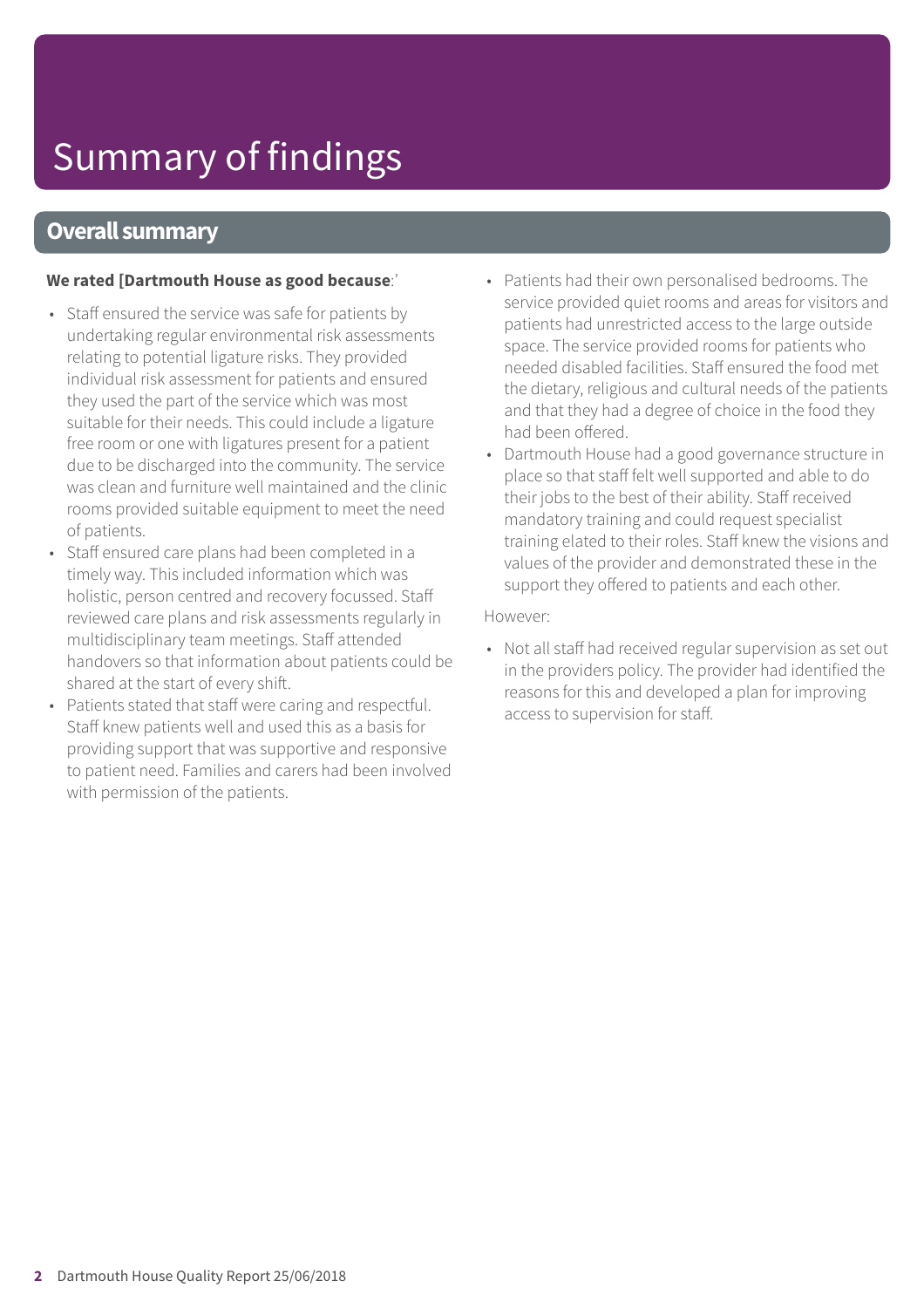# Summary of findings

# **Contents**

| Summary of this inspection                                 | Page           |
|------------------------------------------------------------|----------------|
| Background to Dartmouth House                              | 5              |
| Our inspection team                                        | 5              |
| Why we carried out this inspection                         | 5              |
| How we carried out this inspection                         | 5              |
| What people who use the service say                        | 6              |
| The five questions we ask about services and what we found | $\overline{7}$ |
| Detailed findings from this inspection                     |                |
| Mental Health Act responsibilities                         | 10             |
| Mental Capacity Act and Deprivation of Liberty Safeguards  | 10             |
| Overview of ratings                                        | 10             |
| Outstanding practice                                       | 18             |
| Areas for improvement                                      | 18             |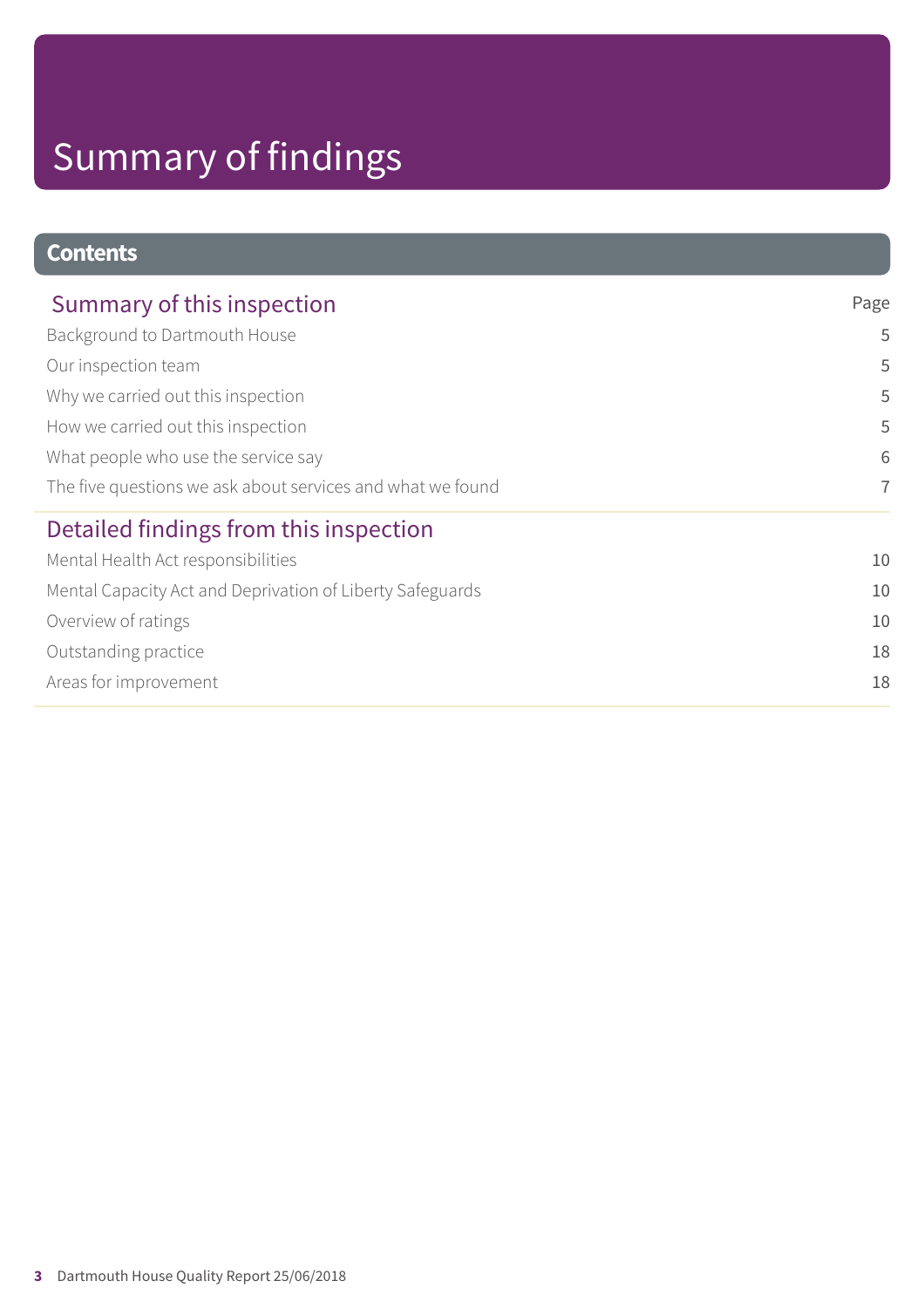

**Good –––**

# Location name here

**Services we looked at**

Long stay/rehabilitation mental health wards for working-age adults;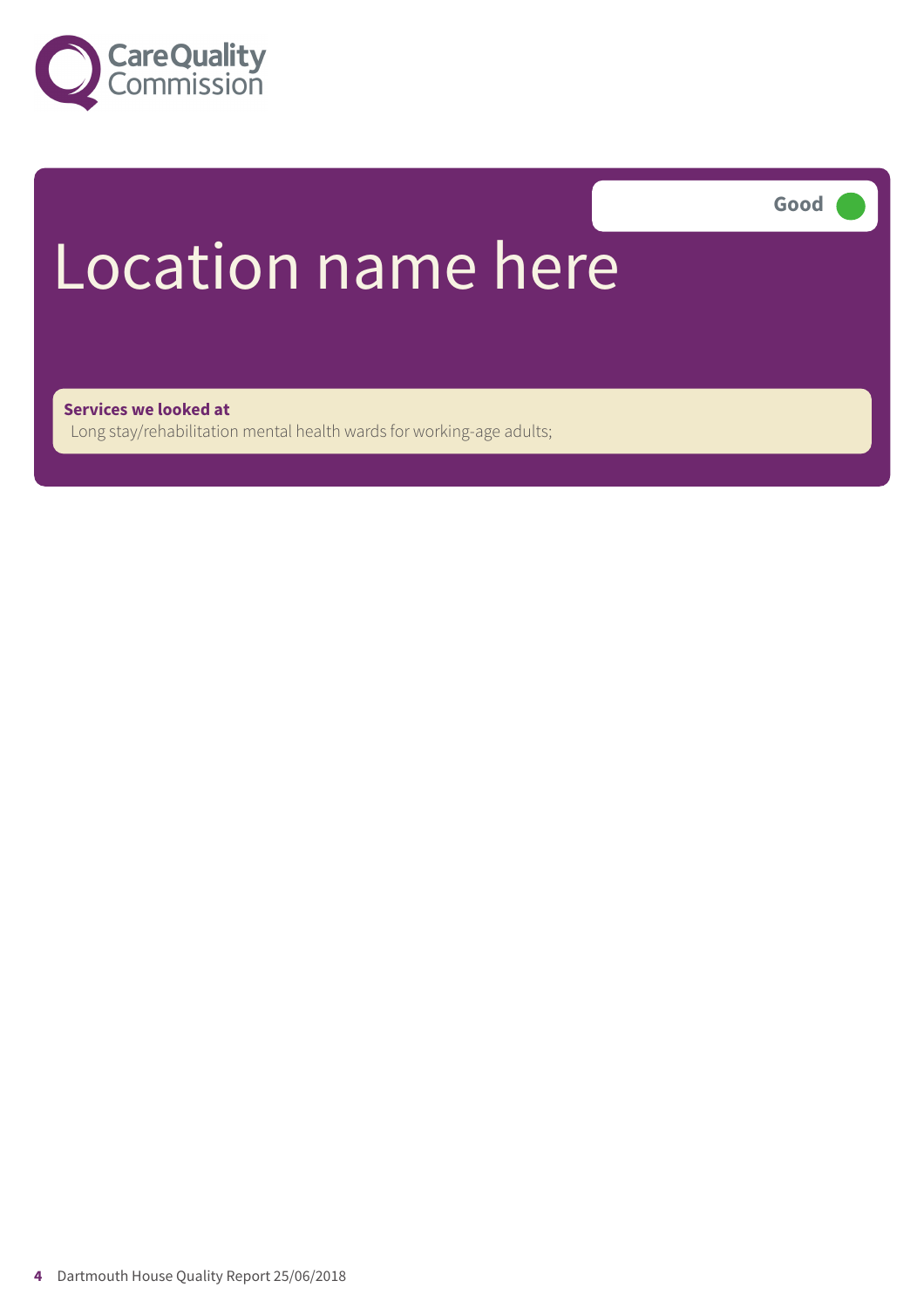### **Background to Dartmouth House**

Dartmouth House is a long stay/rehabilitation unit for up to 16 men of working age. It is registered to provide care and treatment to people detained under the Mental Health Act. The philosophy of the service is to provide rehabilitation.

The unit opened in July 2016 and at the time of inspection had 14 patients. They provide care for male patients only, aged between 18 and 64 years old.

The service was last inspected in October 2016 when it was rated as good in all 5 domains. This resulted in it

being taken out of special measures which were applied because of a previous inspection in July 2015. The organisation had undertaken extensive refurbishment work and changed their statement of purpose from offering care to females to offering care to a male patient group.

The service had a registered manager at the time of our inspection

### **Our inspection team**

Team leader: Matt Brute

For this inspection our team comprised of;

- 
- 

• Two CQC Inspectors

### **Whywecarriedoutthis inspection**

We inspected this service as part of our ongoing comprehensive mental health inspection programme.

# **Howwecarriedoutthis inspection**

To fully understand the experience of people who use services, we always ask the following five questions of every service and provider:

- $\cdot$  Is it safe?
- Is it effective?
- Is it caring?
- Is it responsive to people's needs?
- Is it well-led?

'Before the inspection visit, we reviewed information that we held about the location, asked a range of other organisations for information and sought feedback from patients at three focus groups.

During the inspection visit, the inspection team:

- One expert by experience
- One specialist advisor
- One assistant inspector from the CQC

- visited the hospital and looked at the quality of the ward environment and observed how staff were caring for patients;
- spoke with 6 patients who were using the service;
- spoke with the registered manager;
- spoke with 7 other staff members including nurses, an occupational therapist, an activity worker, two health care assistants and the deputy manager.
- attended and observed the residents meeting;
- looked at 14 care and treatment records of patients:
- carried out a specific check of the medication management;
- looked at a range of policies, procedures and other documents relating to the running of the service;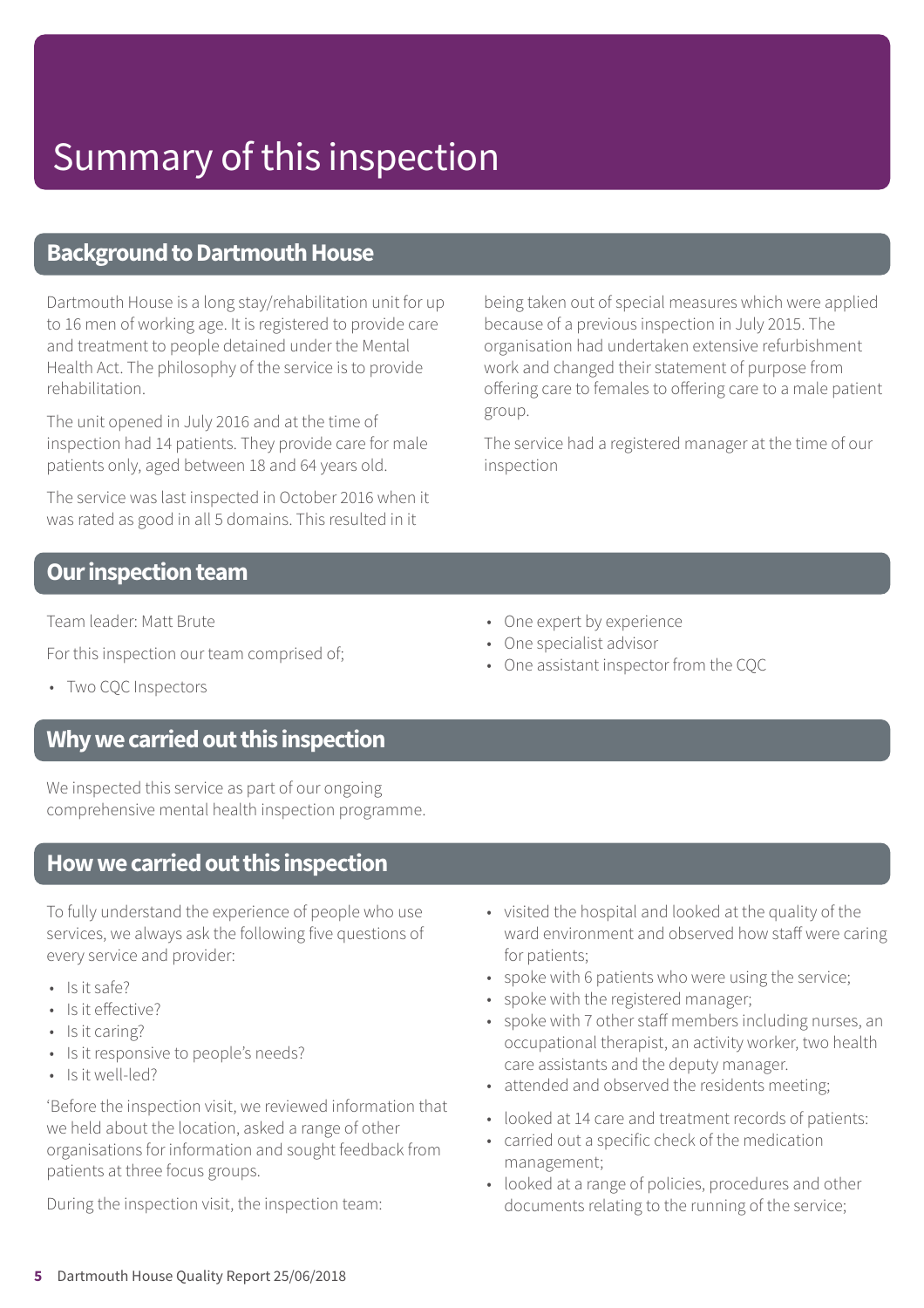# **What people who use the service say**

All of the patients we spoke to were complimentary of the staff and the service. They stated that they felt supported and cared for.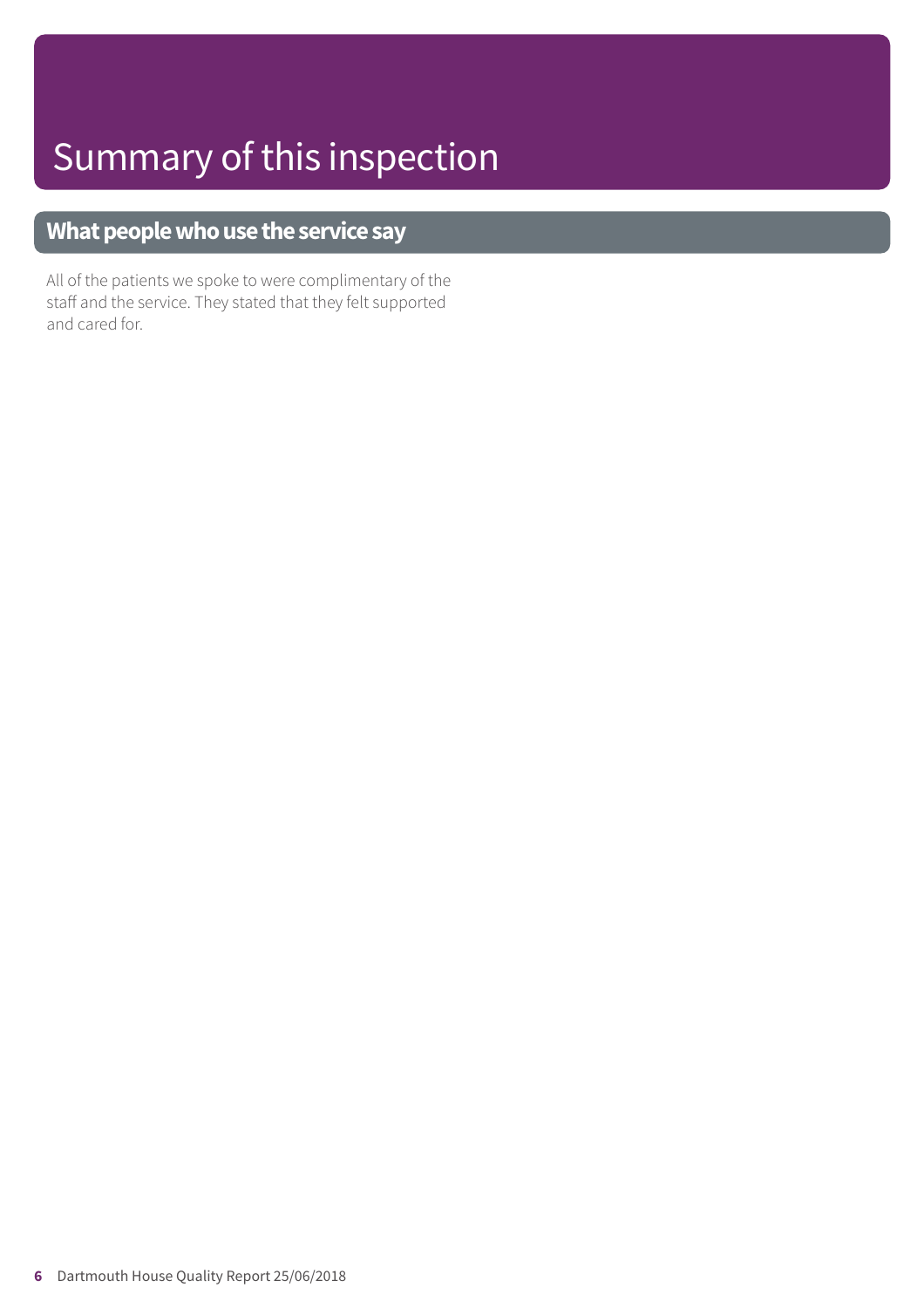## **The five questions we ask about services and what we found**

We always ask the following five questions of services.

### **Are services safe?**

### **We rated safe as good because**:

- Dartmouth House had ligatures but the environment had been risk assessed and staff individually risk assessed patients according to their needs. Patients near the end of the recovery pathway had rooms that reflected risks that would be like a patient's own home.
- The service was clean and tidy and furniture had been well maintained. Staff ensured cleaning records had been completed.The clinic room was fully equipped to ensure patients received the treatment and monitoring required.
- Dartmouth House used bank and agency staff but ensured all staff received an induction to the service. Where possible they used staff, who knew the unit well.
- Staff used nationally recognised tools as part of a patient's risk assessment. These had been completed and staff reviewed them regularly in the multi-disciplinary team meetings.
- Staff reported incidents in line with the organisations policy. They received feedback through supervision, team and multi-disciplinary meetings.

#### However

• Staff had not ensured all equipment in the clinic room had been calibrated. This was raised with the manager at the time of the inspection and has since been rectified.

### **Are services effective?**

### **We rated effective as good because**:

- Staff ensured care plans had been completed. These were individualised, holistic and recovery focussed. This meant patients' needs had been fully assessed and they received a service to meet these.
- Dartmouth House had an identified physical health lead so patients had full assessments and access to additional outside services such as a GP when required. Staff encouraged patients to consider issues such as healthier lifestyles.
- Patients had access to a wide range of staff including psychiatrist, nurses, occupational therapists and assistant psychologists which meant the service they received was holistic and patient centred. Staff communicated well and discussed patients at handover and in multi-disciplinary to ensure any changes for patients had been passed on.

**Good –––**

**Good –––**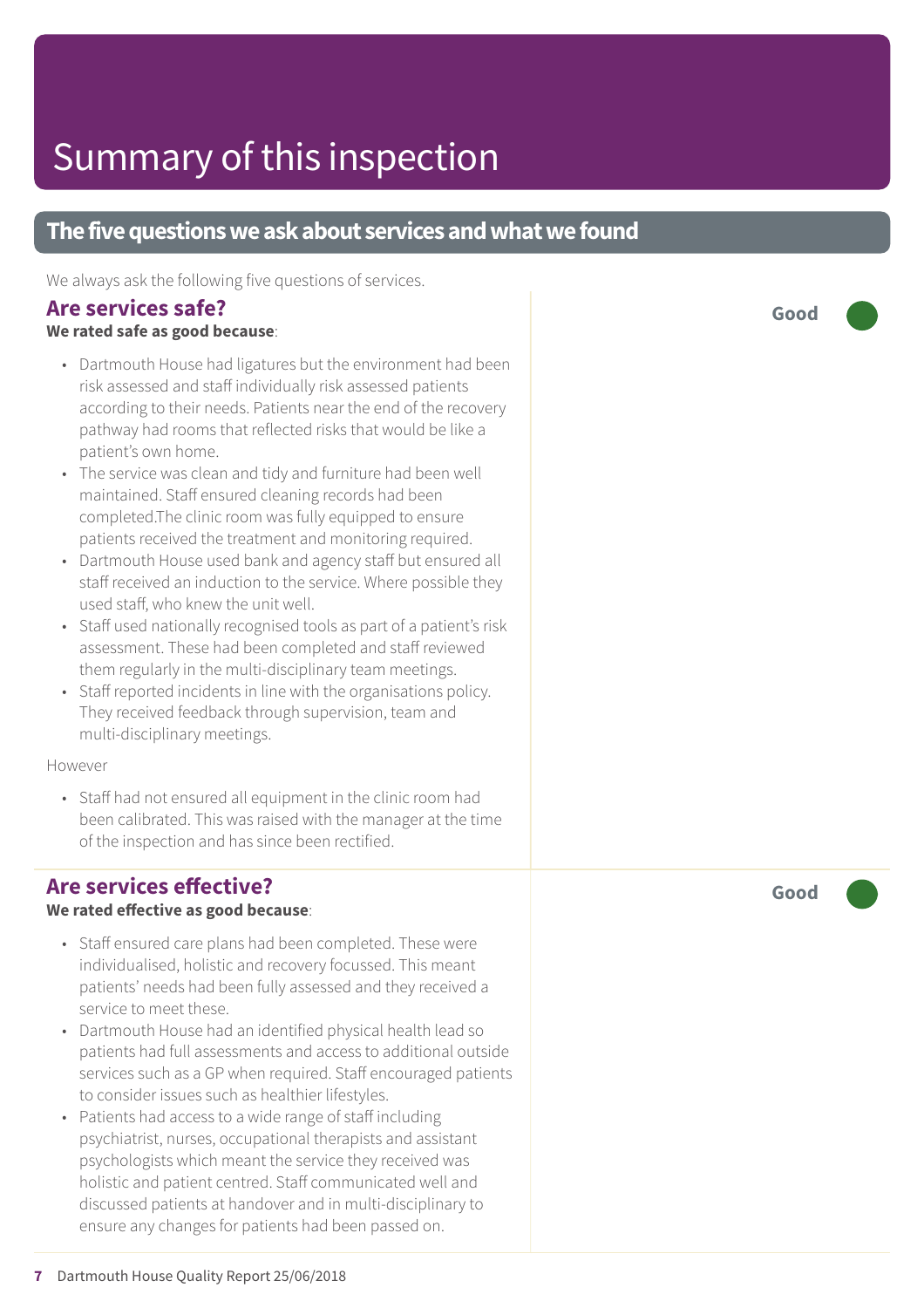• Staff had been trained in the use of the Mental Health Act and the Mental Capacity Act. Paperwork was stored appropriately and patients had regular access to advocacy.

### **Are services caring?**

#### **We rated caring as good because**:

- Staff worked closely with patients. They were discreet, respectful and knew the needs of patients well. Patients we spoke to confirmed this was the case.
- Staff understood the need for confidentiality relating to patients and respected this. They did not pass on information without a patient's permission.
- Patients stated they had been involved in their care plans and received a copy if they wanted one. Staff noted in the records when a patient had refused a copy of the care plan and the reasons for this.
- Families and carers had been involved in meetings and care planning where appropriate and also felt supported by the service.

### **Are services responsive?**

#### **We rated responsive as good because**:

- Patients had their own rooms which they had personalised in the way that they wanted. Patients always had their own room to return to after a period of leave. They had unrestricted access to a large outside space. This had been set up so that patients detained under the Mental Health Act could access it at any time without supervision giving patients a sense of freedom.
- Dartmouth House had converted several rooms so that they would be suitable for patients requiring disabled facilities. Staff had access to interpreters and signers for deaf patients as required.
- Staff provided a choice of food which met with the cultural, religious and dietary requirements of the patients using the service.
- Staff discharged patients at a time of day to suit their needs. Staff supported patients throughout the process to ensure the discharge was successful for the patient.

### **Are services well-led?**

#### **We rated well-led as good because**:

• Staff knew and understood the providers visions and values. They demonstrated these through the support, care and encouragement offered to patients.

**Good –––**

**Good –––**

**Good –––**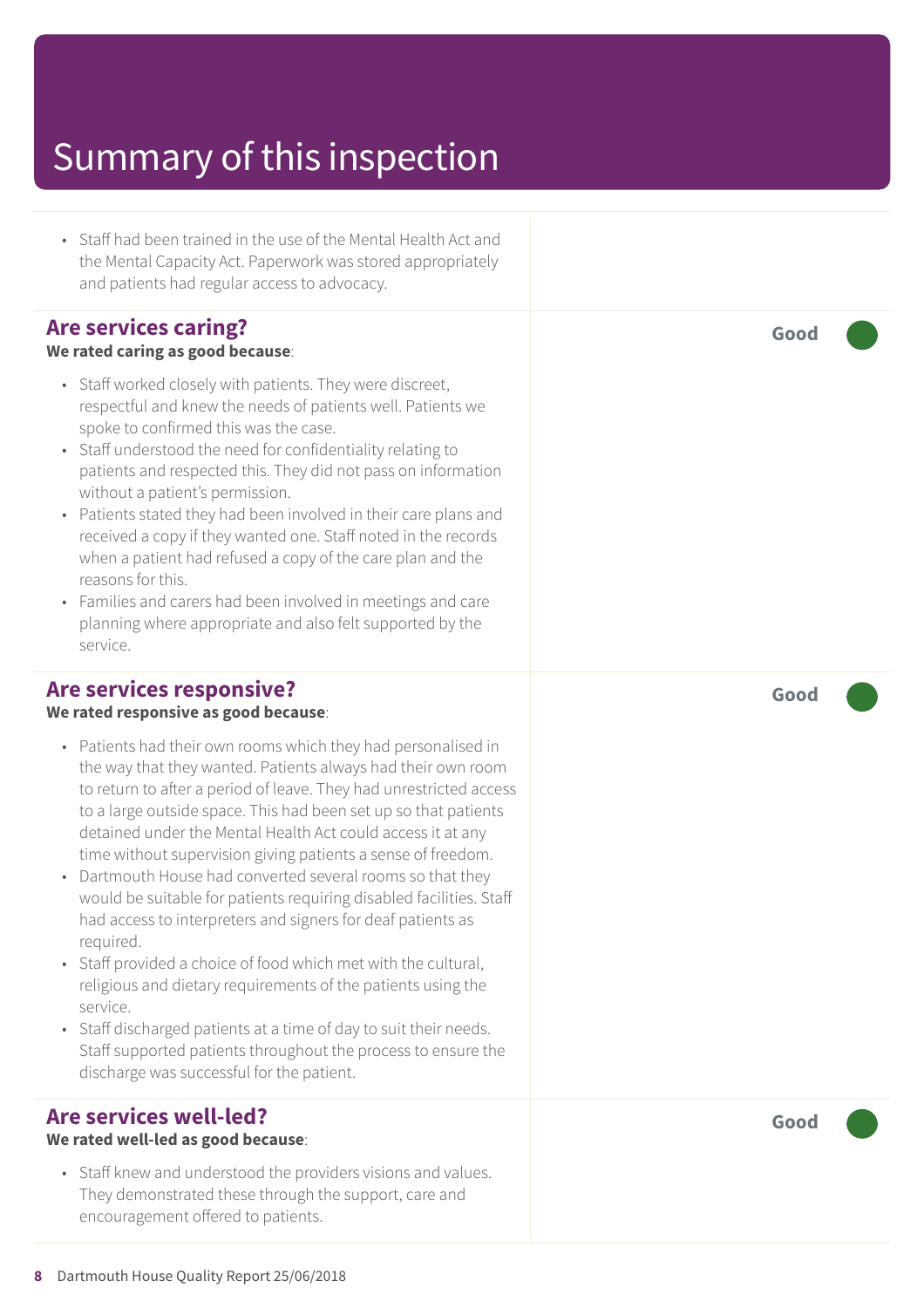- Staff felt well respected and supported by managers. They worked well together as a team to ensure the needs of patients had been met. Staff sickness levels had been relatively low for this type of service.
- Staff knew how to raise a concern and felt confident to do this. They knew that managers would listen to them and act in a way that was appropriate to the concern raised.
- Dartmouth House had a good governance framework in place to ensure consistency in the delivery of the service to patients.

However:

• Staff had not always received regular supervision and numbers for this were low. Managers had identified the reasons for this and had put a plan in place to ensure staff received supervision regularly.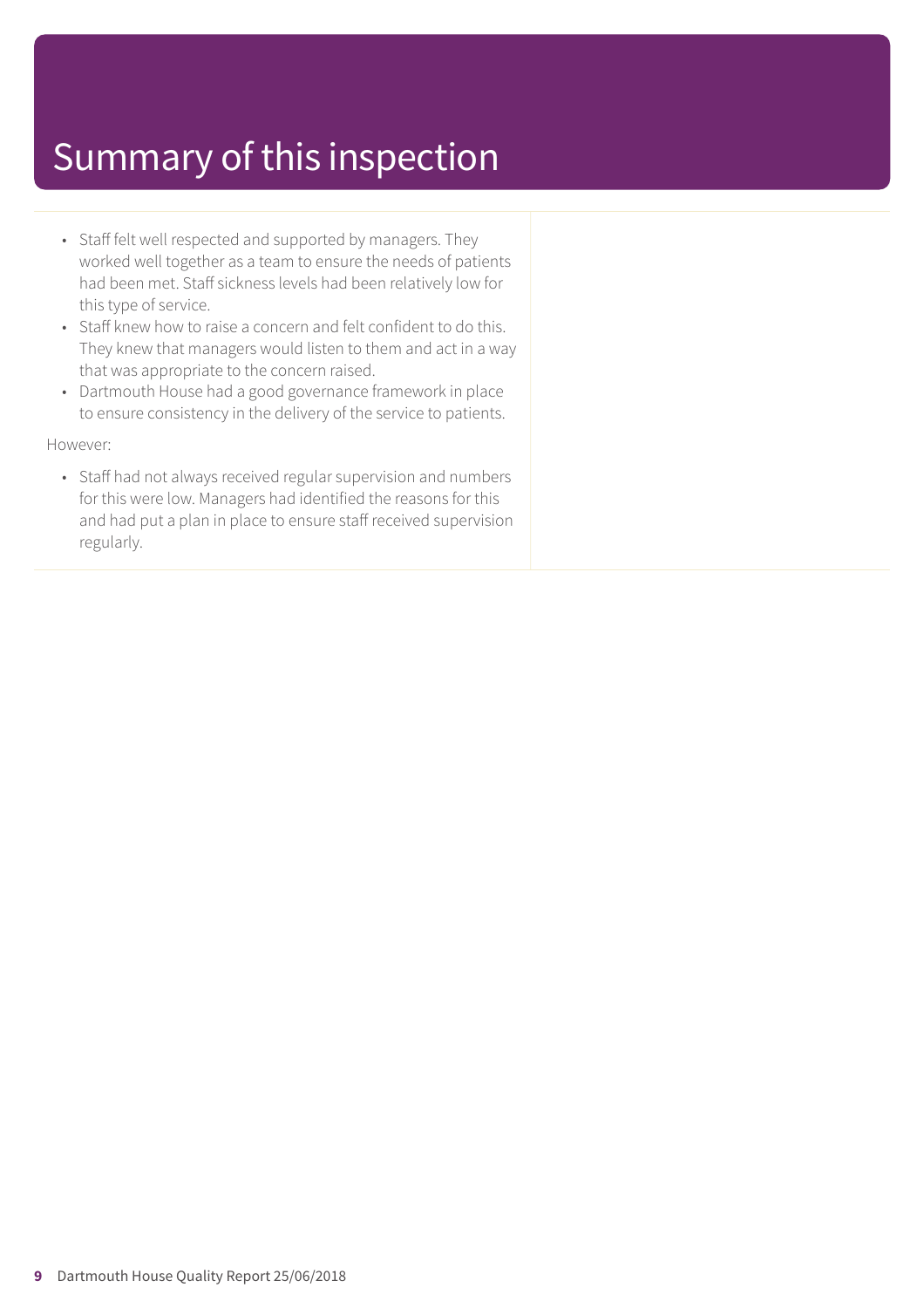# Detailed findings from this inspection

### **Mental Health Act responsibilities**

We do not rate responsibilities under the Mental Health Act 1983. We use our findings as a determiner in reaching an overall judgement about the Provider.

There were 14 patients' resident at the time of our inspection. Thirteen had restrictions placed upon them under sections of the Mental Health Act.

We reviewed the Mental Health Act paperwork and found that it was in order. The act appeared to be applied correctly in all cases and the paperwork was complete and stored appropriately. In cases where documentation was required to be attached to medication records this was the case.

### **MentalCapacityActandDeprivationofLibertySafeguards**

We checked paperwork relating to the Mental Capacity Act. We found that it was filled in correctly and stored appropriately.

We found that capacity had been considered in all cases and where appropriate the act was being applied correctly.

There were no cases where the Deprivation of Liberty Safeguards was being used.

# **Overview of ratings**

Our ratings for this location are:

|                                                                               | Safe | <b>Effective</b> | Caring | Responsive | Well-led | <b>Overall</b> |
|-------------------------------------------------------------------------------|------|------------------|--------|------------|----------|----------------|
| Long stay/<br>rehabilitation mental<br>health wards for<br>working age adults | Good | Good             | Good   | Good       | Good     | Good           |
| <b>Overall</b>                                                                | Good | Good             | Good   | Good       | Good     | Good           |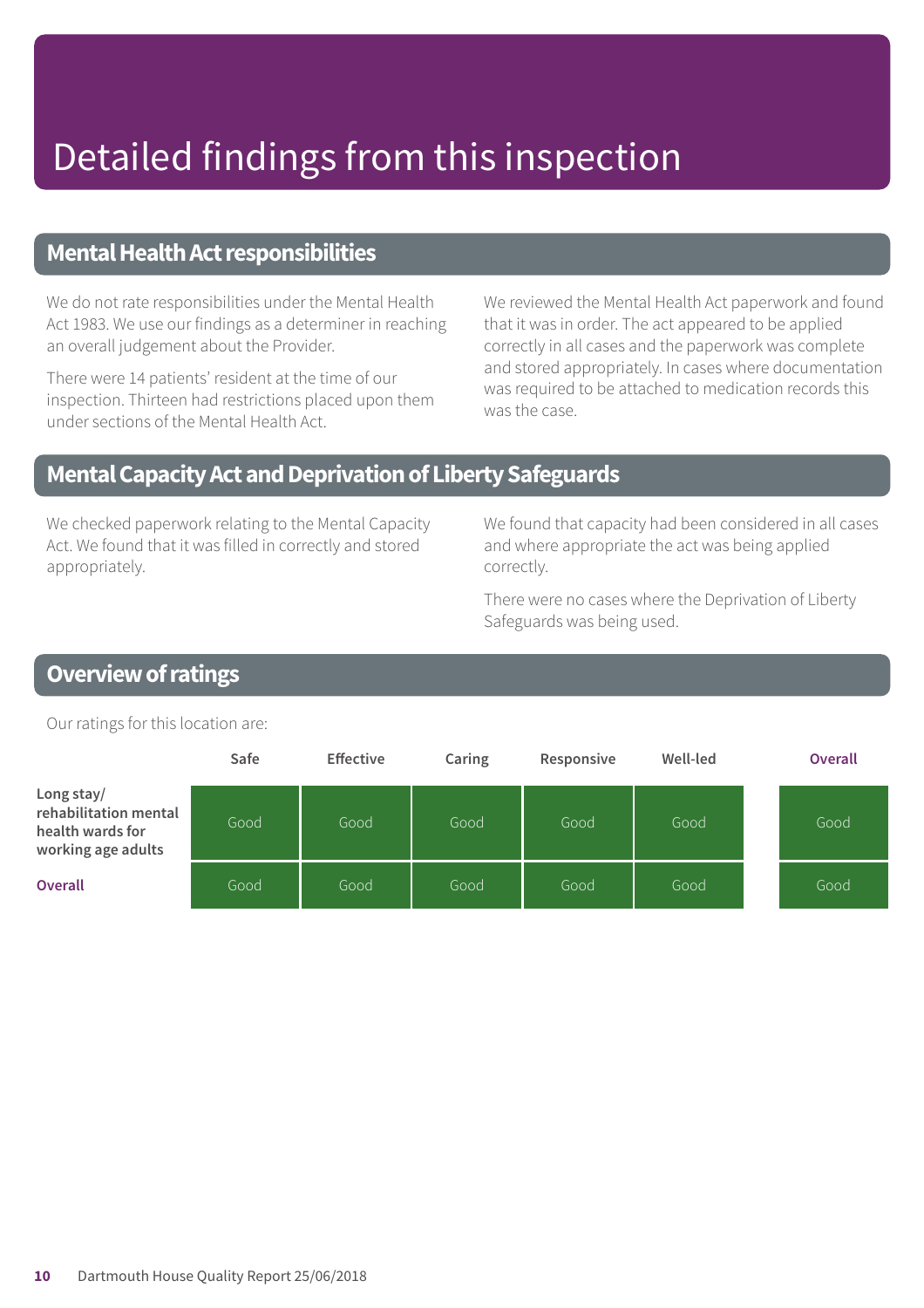| Safe             | Good |  |
|------------------|------|--|
| <b>Effective</b> | Good |  |
| Caring           | Good |  |
| Responsive       | Good |  |
| Well-led         | Good |  |

**Good –––**

# **Are long stay/rehabilitation mental health wards for working-age adults safe?**

#### **Safe and clean environment**

#### **Safety of the ward layout**

- Staff undertook regular checks of the care environment and when required updated risk assessments. Ligature risk assessments were in place and updated annually or when circumstances changed.
- The ward layout meant that there was clear line of sight in all communal areas but there were some blind spots in bedroom corridors and stair cases. These were mitigated by ongoing risk assessment and patient monitoring.
- There were ligature risks present throughout the unit but these had all been identified in the ligature risk assessment. They were mitigated through patient monitoring. In bedrooms, ligature risks had been factored in as part of the rehabilitation process. Rooms for newly admitted patients were ligature free and all fixtures and fittings were specific to reducing ligature risks. For patients who were further along their recovery pathway, the rooms had fixtures and fittings that mirrored what would be found in their own homes. These were managed through robust risk assessment and patient monitoring.
- Dartmouth House was a unit specifically for men and as such complied with all guidance on same sex accommodation.

• Staff had access to personal alarms which were tested regularly.

#### **Maintenance, cleanliness and infection control**

- All areas around the unit were clean and well presented. The furniture was in good condition and all furnishings and fixtures and fittings were well maintained.
- Cleaning records were present and up to date. They showed that cleaning happened regularly.
- All staff we observed adhered to infection control principles.

### **Seclusion room (if present)**

• Dartmouth House does not have a seclusion room and does not use seclusion as part of any management plan.

#### **Clinic room and equipment**

- The clinic room was fully equipped with accessible resuscitation equipment including oxygen that was in date. There was no emergency medication stored in the clinic. If this was required staff would have called for an ambulance.
- Staff maintained equipment and kept it clean and tidy. Though there were calibration stickers that were in date on the machine for taking blood pressure, there were no stickers on other clinical equipment such as the thermometer and weighing scales. This was pointed out to staff at the time of our inspection and this was rectified two days later. We were provided with documentation to provide evidence of these checks as soon as they were completed.

### **Safe staffing**

#### **Nursing staff**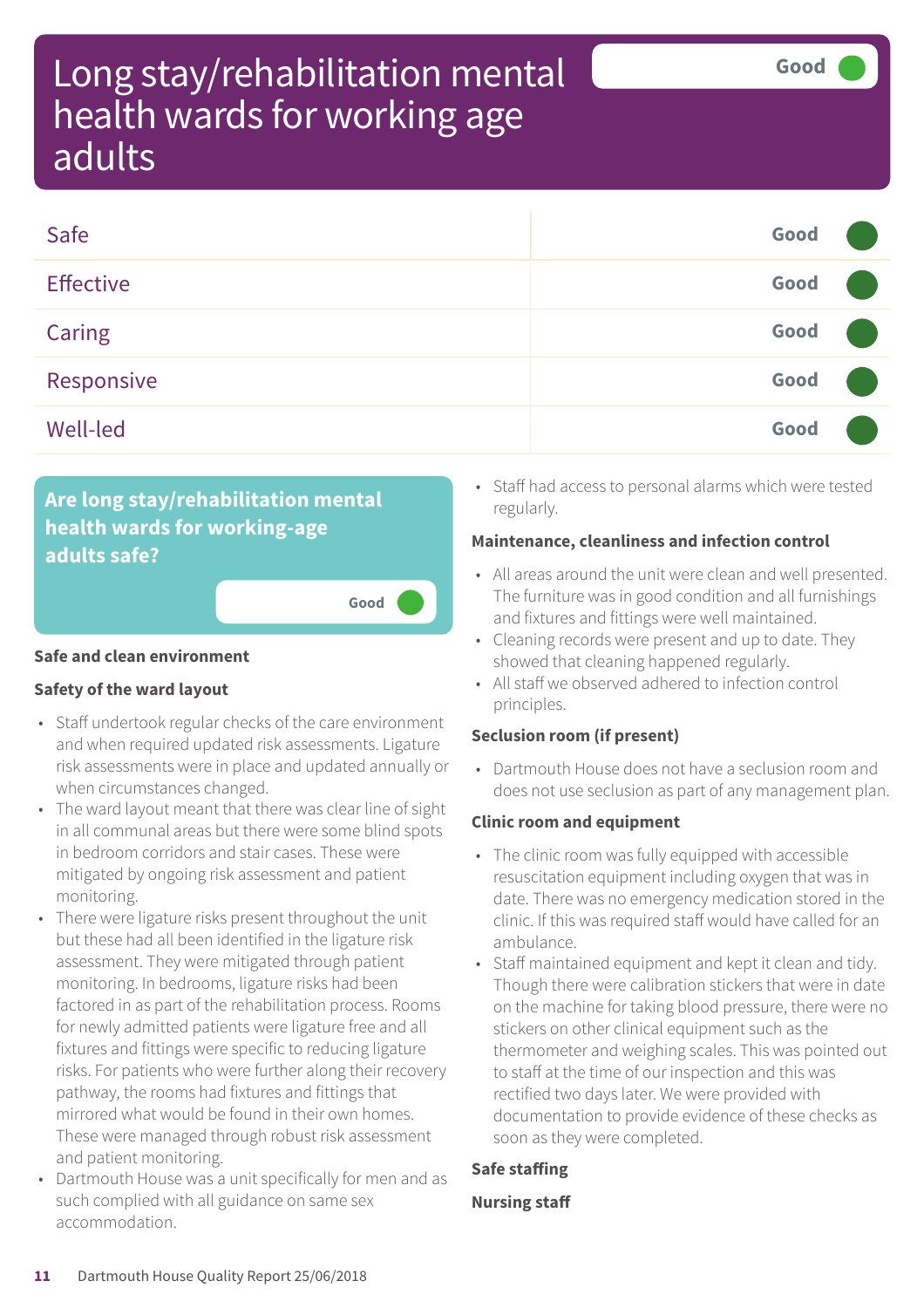- The organisation had calculated the number and grade of staff by undertaking a benchmarking exercise and comparing staffing levels of similar units.
- The number of nurses and health care assistants on the rota matched substantive staffing numbers on all shifts.
- The ward manager or nurse in charge could adjust staffing levels and arrange the use of bank or agency staff to take into account of the case mix and keep staff and patients safe.
- When agency or bank staff were used they were given an induction on their first shift on the ward. Where possible the organisation chose to use staff that were familiar with the patient group.
- A qualified nurse was always present in communal areas of the ward.
- Staffing levels allowed patients to have one to one time with their named nurse.
- Staff shortages rarely resulted in escorted leave or ward activities being cancelled. In cases where clinical need resulted in staff being unable to facilitate leave or sessions, they were postponed and delivered later.
- Staffing levels and training figures meant that there was always enough staff on duty to carry out physical interventions safely.

### **Medical Staff**

• There was adequate medical cover throughout the day. Dartmouth House had its own consultant and shared a speciality registrar with another hospital in the organisation. They could attend the unit as and when required. All patients had a GP identified. There was also an assistant psychologist on site. There was also input weekly from a sessional clinical psychologist. During the night any medical cover would be provided by the emergency services.

### **Mandatory training**

- Staff had received a full induction package upon starting with the organisation. Ongoing mandatory training was in place and each member of staff had their training needs identified in their personnel record.
- At the time of our inspection there were no mandatory training subjects that were below 75% compliance. Training in managing actual and perceived physical aggression (MAPPA) was at 87%.

### **Assessing and managing risk to patients and staff**

### **Assessment of patient risk**

• Staff had undertaken a risk assessment for every patient upon admission. Staff used several tools to undertake risk assessments ranging from START (the short-term assessment of risk and treatability) to the Sainsbury risk assessment tool. These were updated regularly. The organisation had put in place a graded system of assessing risk which encouraged positive risk taking throughout the patients' recovery. As such risk assessments were reviewed and updated regularly as part of multi-disciplinary team meetings

### **Management of patient risk**

- Staff we spoke to were aware of specific patient risk factors. This included risk presented from physical health conditions.
- Staff could identify and respond to changing risks.
- Staff were aware of the policy around observations including minimising risks from potential ligature points and searching patient's bedrooms.
- We did not find any evidence of any blanket restrictions during our inspection.
- At the time of our inspection Dartmouth House was not smoke free. There were policy and working practices in place to ensure that patients could smoke at identified points outside the building.
- Informal patients could leave the building at will and knew this. There were signs posted at all exits to give patients the information they needed to allow them to leave the building. These instructions were clear.
- There had been no episodes of seclusion as it was not used in the organisation.
- There were no episodes of long term segregation as it was not used in the organisation.
- There had been no episodes of prone restraint being used in the twelve months prior to our inspection.
- Staff were aware that the use of physical restraint was a last resort and should only be used after all attempts to verbally de-escalate had failed.
- There had been no use of physical restraint in the twelve months prior to our inspection.

### **Track record on safety**

• There had been three serious incidents recorded in the 6 months prior to our inspection. They all related to errors in medication. They had been investigated and measures had been put in place to ensure that they would not reoccur.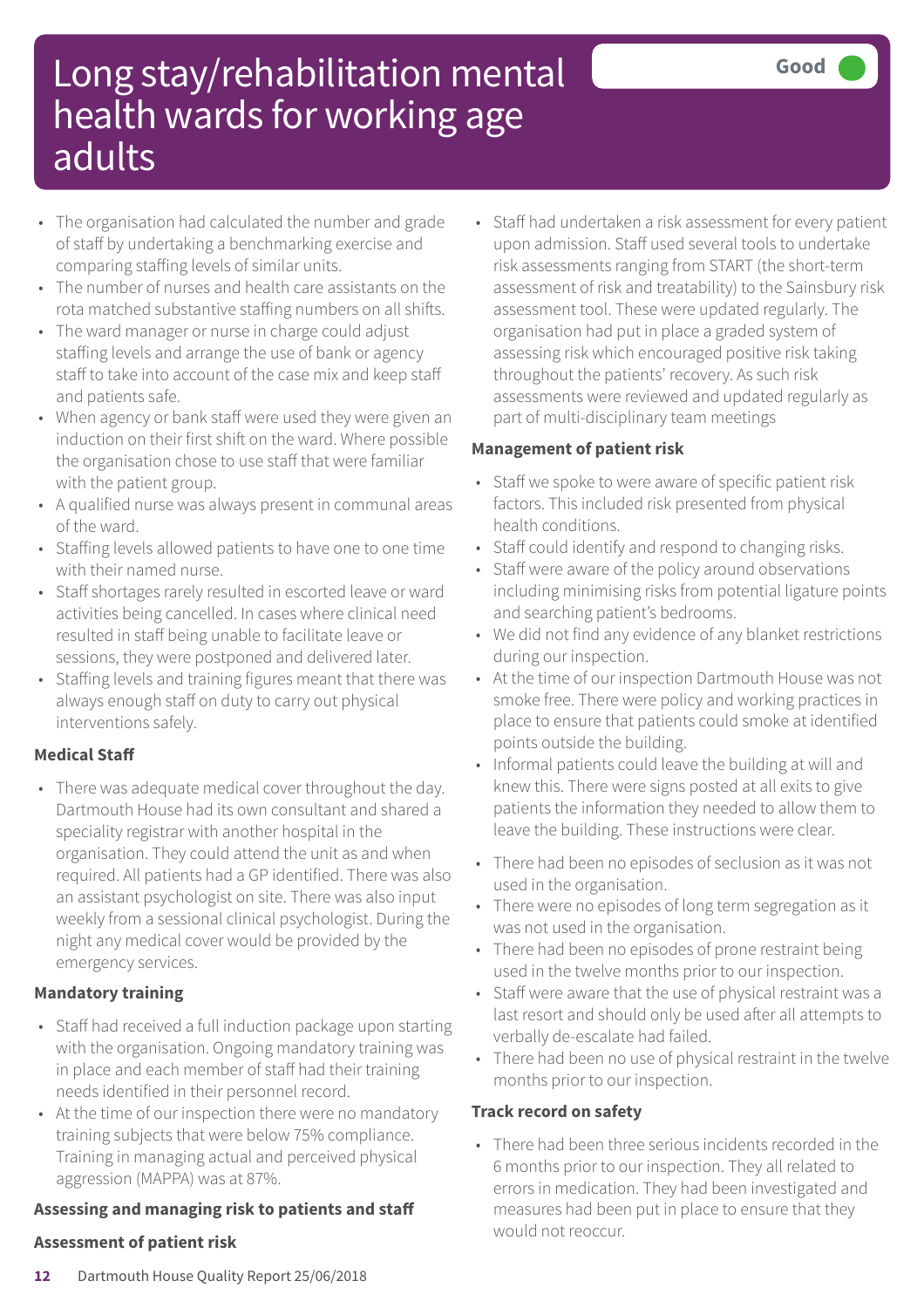### **Reporting incidents and learning from when things go wrong**

- All staff we spoke to were aware of what to report and how to report it. They could give us examples of what would be considered an incident and could talk us through the reporting process.
- Staff had reported all incidents that they should.
- Staff understood duty of candour. As an organisation Options for Care had developed a culture of openness as an integral part of their visions and values. This included being open and transparent with patients and carers when things had gone wrong.
- Staff received feedback from investigation of incidents. This feedback happened in a number of ways. They received feedback directly from managers and as part of staff meetings and supervision.
- Staff met monthly to discuss feedback.
- There was evidence of changes to working practice as a direct result of investigation and staff feedback.
- There was a system in place for staff debrief but this had not been needed in the twelve months prior to our inspection.

# **Are long stay/rehabilitation mental health wards for working-age adults effective?**

(for example, treatment is effective)

**Good –––**

### **Assessment of needs and planning of care**

- Dartmouth House used a system of paper recording. Information was divided across two folders for each patient. In the number one folder was all information relating to care records including daily notes. In the number two folder was all information relating to the Mental Health Act, medication, capacity assessments and restrictions. We looked at seven care records during our inspection. They all showed good practice.
- Staff completed a physical health assessment at admission or as soon as possible after admission.
- Care plans were individualised and holistic. They met the needs identified at initial assessment and were recovery orientated. They were stored securely and available to all staff as and when required

• Care plans were reviewed and updated regularly.

### **Best practice in treatment and care**

- The organisation offered care and treatment interventions that were recommended by the National Institute for Health and Care Excellence. This included medication, activities and opportunities intended to help patients to acquire living skills.
- The organisation had identified a physical health lead who reviewed care plans to ensure that they met the needs of individual patients. This included access to specialists when required.
- Staff supported patients to live healthier lives. This included healthy eating advice and smoking cessation.
- Staff used recognised rating scales to measure the severity of outcomes. They used health of the nation outcome scales (HONOS) and the model of human occupation screening tool (MoHOST)
- Staff were involved in clinical audit. Individual members of staff had been identified as leads for specific areas of clinical practice, for example infection control. They were responsible for arranging audits, collating and presenting the results.

### **Skilled staff to deliver care**

- The team at Dartmouth House consisted of a wide range of skilled staff including a psychiatrist, assistant psychologists, occupational therapists, qualified nurses, session coordinators and health care support workers.
- Staff were experienced many had the correct qualifications for their role. They had the correct skills and knowledge to meet the needs of the patient group. Staff who had been given roles that were new to them were supported by experienced staff to ensure they developed the skills required.
- New starters were provided with an appropriate induction.
- Staff received an annual appraisal. Appraisal rates at the time of our inspection were 82% There was also a monthly staff meeting to ensure staff received up to date information from managers.
- There was a system in place to provide supervision to staff but at the time of our inspection supervision rates were low. Only 45% of staff had received regular supervision. This was due in part to a member of staff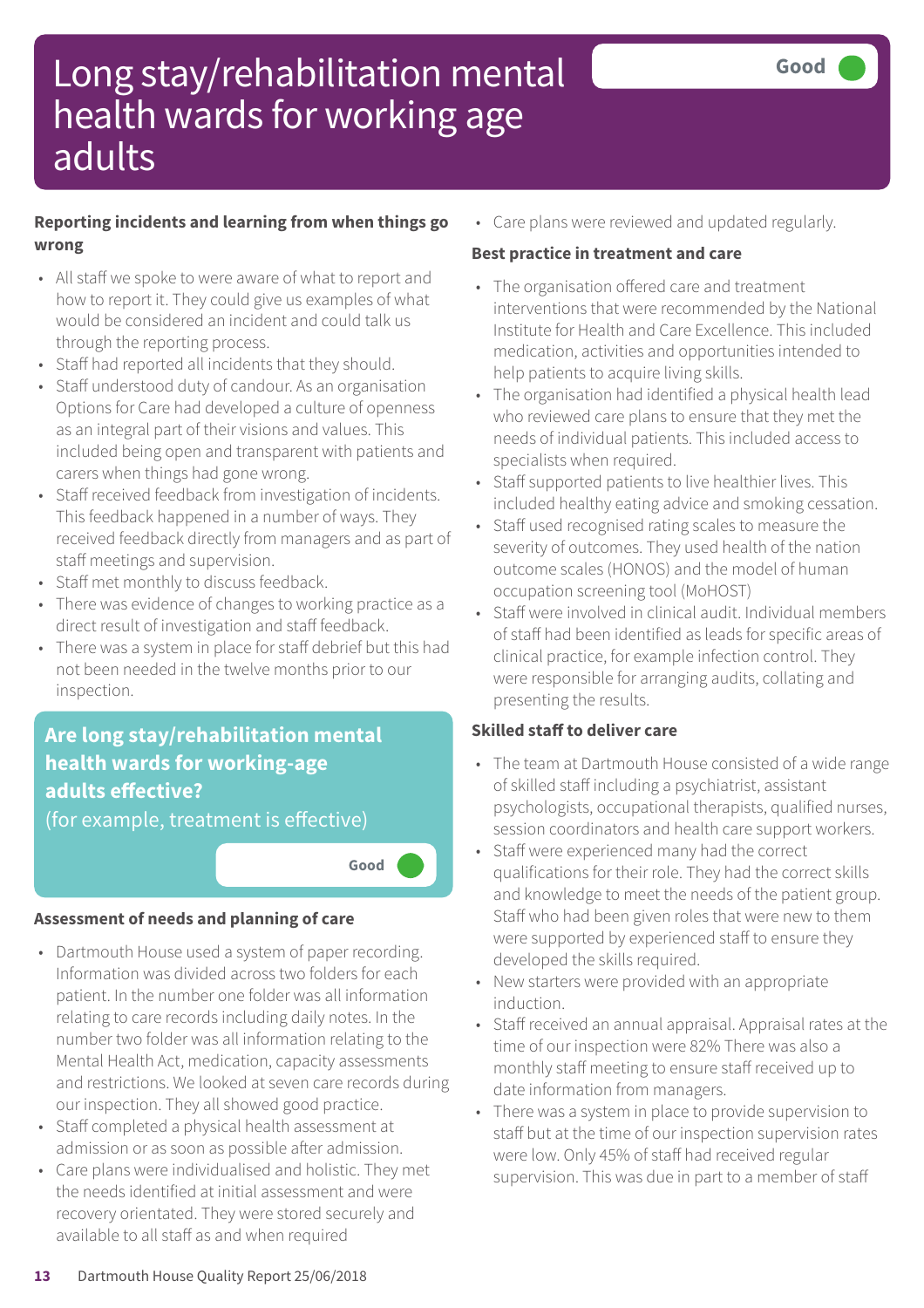responsible for delivering supervision leaving. This had been identified and there was an action plan in place to ensure that rates were brought back in line with organisational targets of 90%.

- Managers had identified the learning needs of staff and there were opportunities for staff to undertake training to develop skills and knowledge.
- Staff that had specialist roles had received training in these areas.
- There was evidence that managers dealt with poor staff performance promptly and effectively.

### **Multi-disciplinary and inter-agency team work**

- Staff held regular multi-disciplinary team meetings. A wide range of staff from inside the organisation were involved and it was possible for professionals from outside the organisation and family members of patients to attend if appropriate.
- There were effective hand overs at the beginning of each shift. There was also consideration given to ensure that members of staff who did not work the same pattern as the nursing staff were given an effective handover upon entering the building.
- The ward team had effective working relationships with staff teams from other locations and from outside the organisation, for example care coordinators and the community mental health teams.
- There was evidence of effective working relationships with teams outside the organisation for example GP practices and local authority social services.

### **Adherence to the MHA and the MHA Code of Practice**

- Staff training in the Mental Health Act was above 75% and there were plans in place to deliver training to new starters. Staff we spoke to had good knowledge of the act and its guiding principles.
- Staff had good access to administrative support. Options for Care employed a Mental Health Act administrator across all sites who would visit as and when needed.
- Options for Care had relevant policies and procedures in place to ensure adherence to the act. These reflected the most recent guidance.
- Staff had easy access to policies. These could be accessed electronically or in paper format.
- There was an independent advocacy service available at Dartmouth House. An advocate visited the unit regularly.
- Patients had their rights explained to them on admission and this process was repeated as required. The information was delivered in a way that they could understand and had been recorded.
- Staff ensured that patients could take section 17 leave, which is permission to leave the service, as and when it had been granted.
- There was evidence that a second opinion had been sought from a second opinion doctor when necessary.
- Copies of patients' records associated to the Mental Health Act were stored correctly and were available to all staff that needed to access them.
- There was a notice on all doors that exited the building to explain that informal patients could leave the unit freely.
- The Mental Health Act administrator undertook regular audits of Mental Health Act paperwork to ensure the act was being applied correctly.

### **Good practice in applying the MCA**

- Staff training in the Mental Capacity Act was above 75% and there were plans in place to deliver training to new starters. Staff we spoke to had a good understanding of the Mental Capacity Act and the five statutory principles.
- There had been no Deprivation of Liberty Safeguards applications made in the twelve months prior to our inspection.
- The provider had a policy on the Mental Health Act which included the Mental Capacity Act and Deprivation of Liberty Safeguards. Staff were aware of this and had access to it.
- The organisation had identified a member of staff to act as the lead on matters relating to the Mental Capacity Act. This individual could offer advice and guidance to staff as and when required.
- We observed that staff gave patients every possible assistance to make specific decisions for themselves before they assumed that patients lacked the capacity to make it.
- For patients who lacked capacity, staff assessed and recorded capacity to consent appropriately. This was done on a decision specific basis with regard to significant decisions.
- In cases where a patient lacked capacity, staff made decisions in the best interest of the patient. They considered each patient's wishes, feelings, culture and history.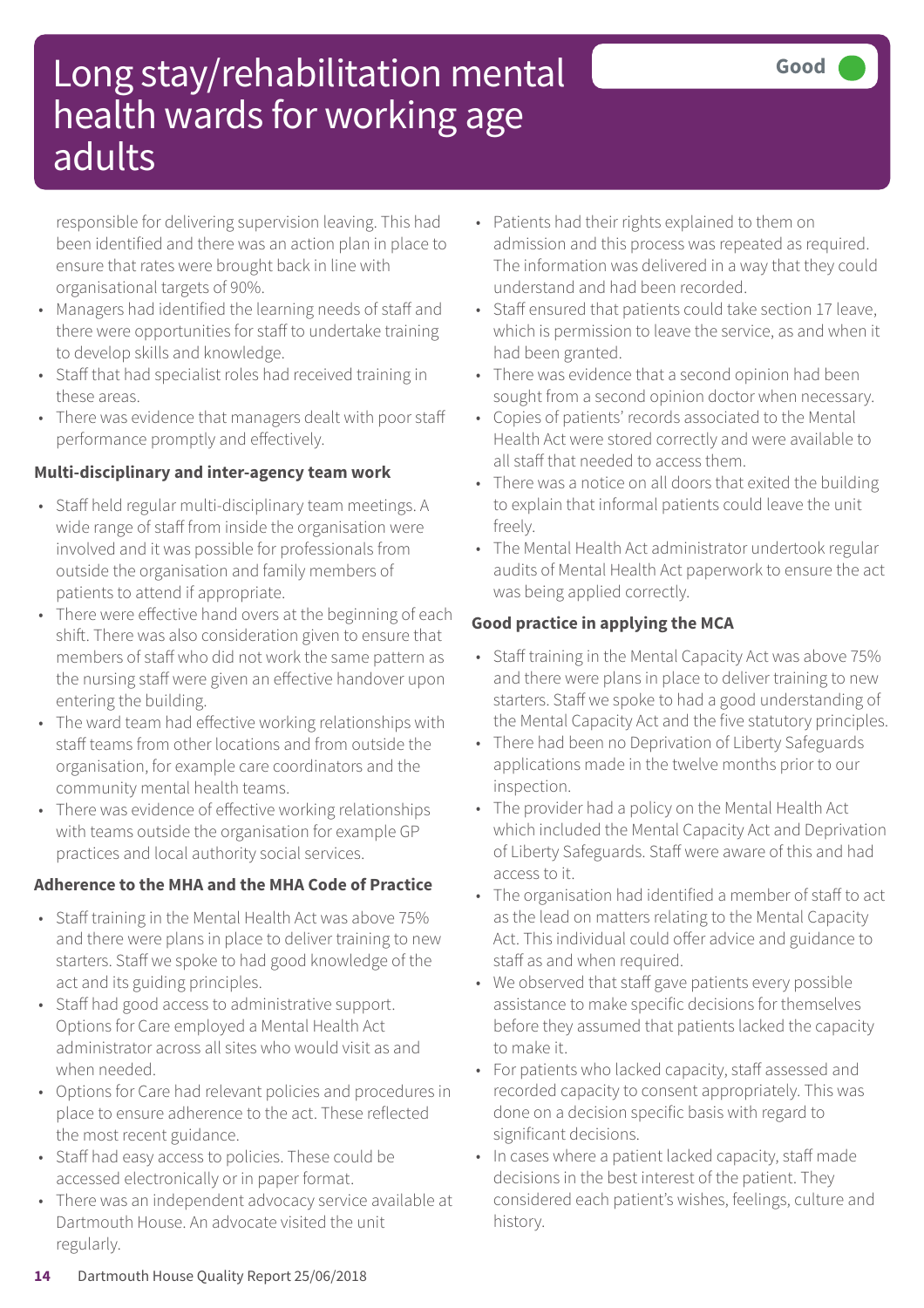• There were arrangements in place to monitor adherence to the Mental Capacity Act. Regular audits were undertaken by identified members of staff.

# **Are long stay/rehabilitation mental health wards for working-age adults caring?**

**Good –––**

#### **Kindness, dignity, respect and support**

- We observed staff interacting with patients throughout our inspection. They were discreet, respectful and responsive. They could offer support and advice and knew the patients well. Interactions were tailored to each patient and it was clear that staff had developed good knowledge of each patient including their likes and dislikes, culture, history and other impact factors.
- Staff could speak with us at length about individuals care plans and treatment programmes. From this it appeared that staff fully understood these plans. This included all staff we spoke to from qualified nurses to health care support workers.
- Patients stated that staff treated them with dignity and respect. They were complimentary of the entire staff group.
- Staff were aware of confidentiality and knew their responsibilities in terms of maintaining the confidentiality of patient information.

### **The involvement of people in the care they receive**

- Staff used the admission process to orientate patients to the ward.
- Staff involved patients in their care planning and risk assessments where possible. When this happened, information was presented in the patient's own words and reflected their thoughts and feelings. Where patients were unable or unwilling to be involved, this was clearly presented in the documentation.
- Staff communicated patients care plans to them in a way that meant that they clearly understood their care and treatment where possible.
- Staff involved patients in decisions about the service. This included having a patient representative involved in the recruitment and interview of staff.
- Patients were given the opportunity to give regular feedback about the service via weekly resident's meetings and in person to the manager and operations director who were regularly visible in communal areas.
- Patient advocacy visited the unit regularly and there was information including contact phone numbers posted around the unit on notice boards.

### **Involvement of families and carers.**

- Staff involved families and carers in developing treatment plans where appropriate.
- Staff enabled families and carers to give feedback about the service through regular contact and open conversations.

**Are long stay/rehabilitation mental health wards for working-age adults responsive to people's needs?** (for example, to feedback?)

**Good –––**

#### **Access and discharge**

#### **Bed management**

- Average bed occupancy over the 12 months prior to our inspection was 70%. This was because the unit were opening beds up to a planned schedule due to re-opening after refurbishment.
- Due to the nature of commissioning for this unit there were no out of area placements. As a private provider beds are commissioned from all over the country.
- There was always a bed available to patients returning from planned leave. As beds are commissioned and payed for per patient, the beds were left empty while a patient was out on leave.
- Patients were not moved around the unit unless there was a clinical requirement to move them to a room with less risks.
- Patients were only discharged between the hours of nine to five Monday to Friday. This was to ensure that there was enough staff available to ensure a smooth discharge.
- Psychiatric intensive care (PICU) beds would be sourced from local NHS trust provision if required. Options for Care did not operate any PICU facilities.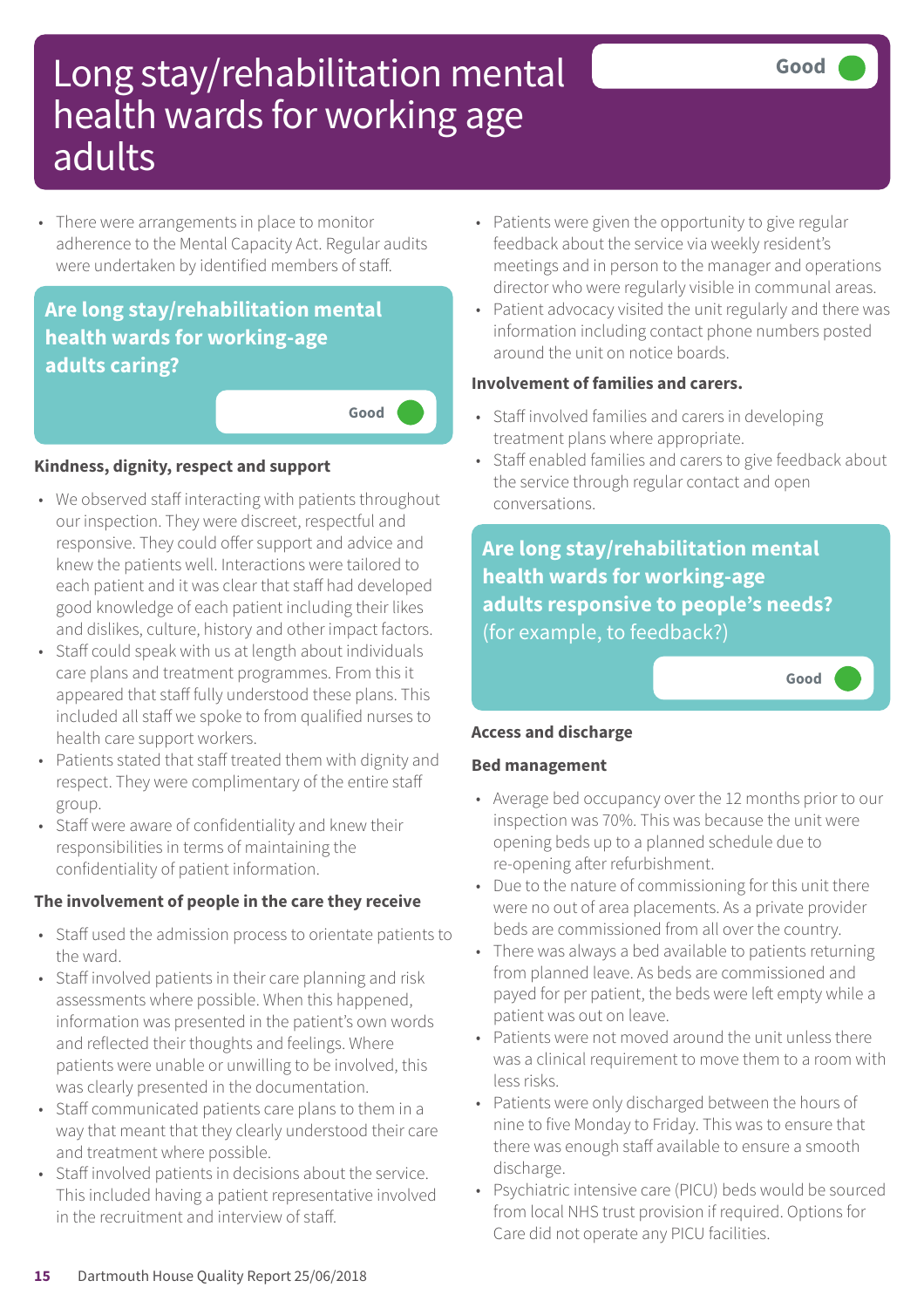### **Discharge and transfer of care**

- There was one delayed discharge during the 12 months prior to our inspection. This was due to an error in paperwork from the patients' community mental health team meaning that they were discharged without informing Options for Care.
- Staff liaised with local care coordinators and managers when planning patient discharge.
- Staff supported patients during discharge, for example accompanying them to visit other units or community placements.

### **The facilities promote recovery, comfort, dignity and confidentiality**

- All patients had their own bedrooms.
- Patients could personalise their own bedrooms. We observed that patients had their own furniture and had decorated walls with posters and pictures to their own tastes.
- There were quiet areas on the unit where patients could meet with visitors.
- Patients were allowed access to their own mobile phones and could make calls in private on the hospitals own phones if required.
- Patients had access to outside space. There was a large open garden area at the rear of the unit that patients could use throughout the day and evening. This area was not locked as there was a system of sensors set up outside that would trigger an alarm in the nursing office if a patient tried to leave this area. This meant that patients that had restrictions placed on them could also access this area unsupervised if this was appropriate.
- We were informed by the patients that food was of a good quality. We saw the kitchen area and noted that the menu was varied. The chef was a visible presence around the unit and welcomed feedback from the patient group.
- Patients had access to hot drinks and snacks 24 hours a day.

# **Meeting the needs of all people who use the service**

• The service made adjustment for people with disabilities and had set up a number of bedrooms that could be used for individuals that had physical impact factors.

- There was information posted around the unit on a number of subjects. This included local services, treatment options, how to complain and how to access support from advocacy.
- Staff stated that information leaflets could be provided in a number of languages as and when required. To date this service had not been required.
- Managers could arrange access to interpreters including signers for the deaf if required.
- There was a choice of food available to meet the dietary requirements of religious and cultural groups. This included vegetarian options.
- Staff could arrange for spiritual support that was appropriate to individual needs.

### **Listening to and learning from concerns and complaints**

- Dartmouth House had received 24 complaints and two compliments in the twelve months prior to our inspection. Of the 24 complaints all were upheld, investigated and resolved. None of the complaints was referred to the ombudsmen.
- Patients were given feedback relating to their complaint by managers.
- All staff we spoke with knew how to handle complaints appropriately and were aware of the complaints procedure.
- Staff received feedback from investigations of complaints directly or at staff meetings.

# **Are long stay/rehabilitation mental health wards for working-age adults well-led?**



### **Vision and values**

- Staff knew and understood the providers visions and values and how they applied to their work.
- The senior leadership team for the organisation had successfully communicated the providers visions and values to frontline staff.
- Staff had the opportunity to contribute to discussions about strategy and improvement as the service changed.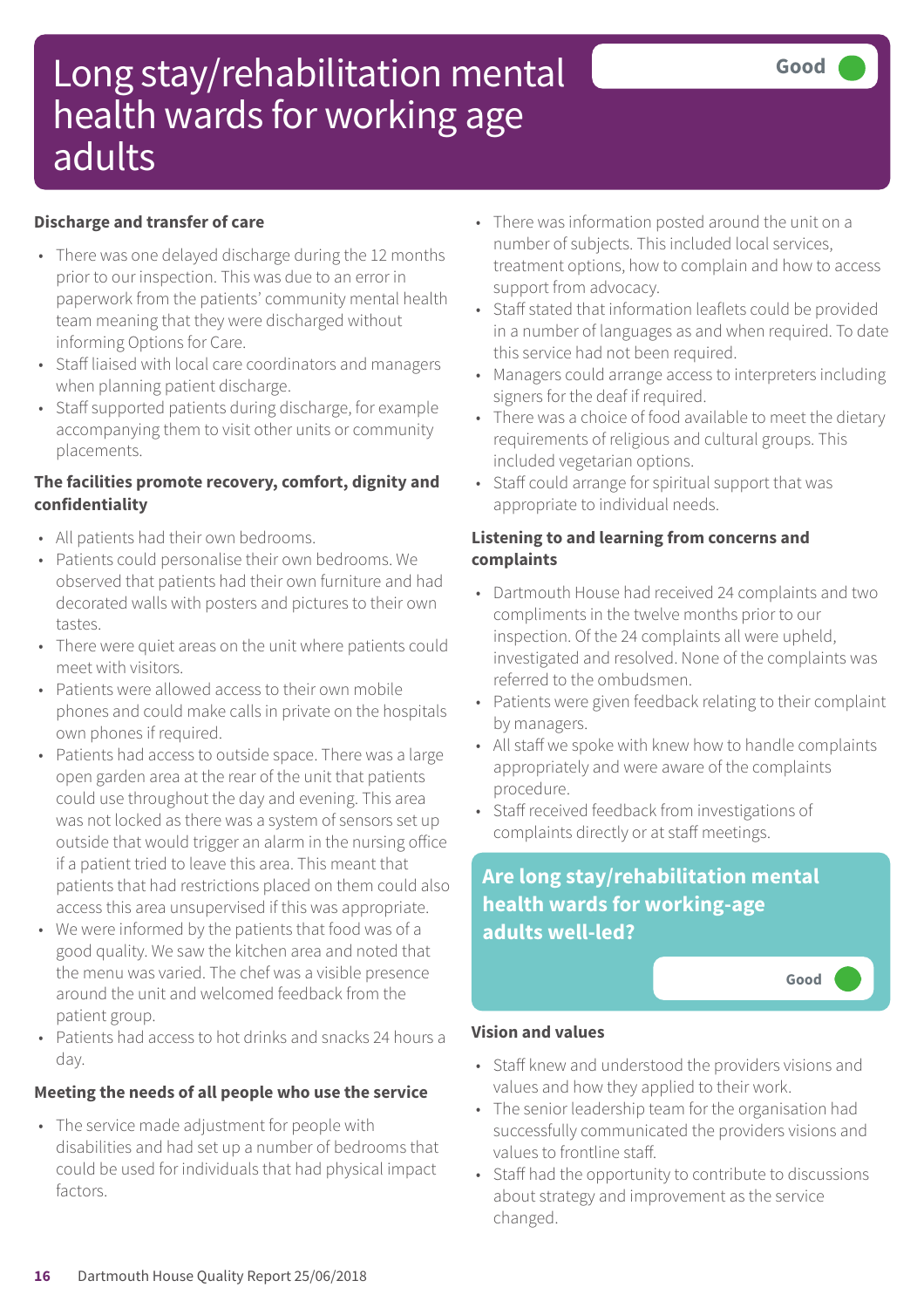• Staff could explain how the organisation was working to improve and how their work was helping to deliver high quality care within available budgets.

### **Culture**

- Staff stated that they felt respected, supported and valued. All staff we spoke to spoke highly of the senior management team.
- All staff we spoke to stated they were proud of the work that they did. They also stated that they were proud and felt good about working for the organisation.
- Staff knew how to raise concerns and stated that they felt confident they could do so without fear of retribution.
- Staff were aware of the organisations whistle blowing policy
- Managers dealt with poor performance effectively when needed. There had only been one case of the organisation using its disciplinary processes in the twelve months prior to our inspections and it appeared that it had been handled correctly.
- We observed close knit staff teams who worked well together and supported each other.
- Staff appraisals included a conversation about career progression.
- Staff sickness and absence levels were four percent. This is not high when compared to similar organisations.

### **Good governance**

- There were clear frameworks in place to ensure the consistency of what was discussed and multi-disciplinary team meetings, staff meetings and residents' meetings to ensure consistency. This also ensured that essential information was shared.
- Staff had implemented change because of investigations into incidents and complaints.
- Staff were involved in audits at a local level.
- Staff understood arrangements for working with other teams both externally and from other units in the organisation.
- Staff had received mandatory training and had knowledge to undertake the role they had been employed for.
- Staff had received an annual appraisal. Though staff supervision levels were low there was a plan in place to address this.
- Staff maximised their time on direct care activities. There was sufficient administrative support to ensure that this was the case.
- The provider used key performance indicators to monitor quality in a range of areas including team performance.

### **Leadership, morale and staff engagement**

- Staff sickness and absence rates were low. Though there had been high rates of staff turnover in the twelve months prior to our inspection the staff team was stable and settled when we inspected. Staffing levels were good with low numbers of vacant posts.
- There had been no bullying or harassment cases since our last inspection.
- Staff stated that they felt able to raise concerns without fear of victimisation.
- Staff morale appeared to be high with all staff we spoke to stating that they had good levels of job satisfaction.
- There were opportunities for staff who wanted it to undertake leadership development. This included the nomination of staff leads for various specific subjects linked to the day to day delivery of care, for example infection control, physical health and health and safety leads.
- We observed good examples of team working and mutual support.
- Staff were open and honest with patients when explaining if something had gone wrong.
- Staff were offered the opportunity to give feedback on service development.

# **Commitment to quality improvement and innovation**

- Options for Care used several improvement methodologies and guidance from national organisations such as the national institute of health and care excellence. They engaged with regulatory bodies regularly and had their own quality improvement group that included external specialists.
- At the time of our inspection options for care were not involved in any national quality improvement programmes.

There were no examples of innovative practice at the time of our inspection but senior leaders informed us that there had been a focus on getting the basics right since the unit reopened after refurbishment.